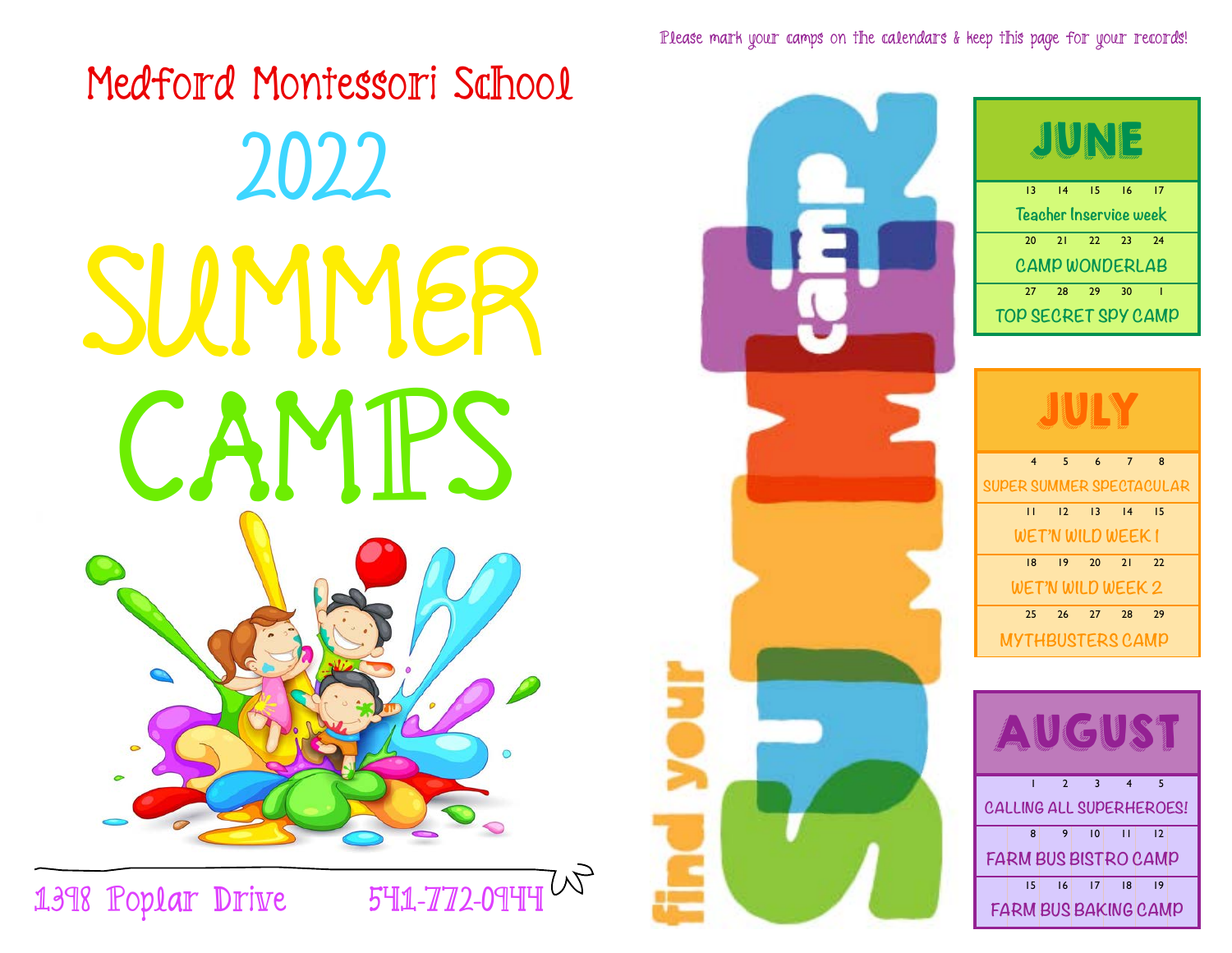This Summer we are excited to offer a variety of fun and active OUTDOOR camps

-- for students age 3 & older

**HOURS:** Doors open 9am - 3 pm pick-up **PRICE:**  $$225;$  additional siblings \$200

 **\*Farm Bus Cooking Camps are \$240**

**EXTENDED** Early drop-off at 8:30 = \$5/day

**DAY OPTIONS**: **Full day** includes 8:30am drop-off and

**BRING:**

- $5$ pm pick-up =  $$15$ /day.
	- ★ Swimsuit, towel & water shoes (all camps have optional water play every afternoon)
	- ★ Water Bottle & Sack lunch with a.m. snack
	- **★** Personal Sun Protection (sunscreen, hat, etc)

 $20 - 21$ Rachel & Michelle

# JUNE SPACE CAMP WONDERLAB

 GET READY TO CRANK UP YOUR CURIOSITY AND IGNITE YOUR IMAGINATION!

Come and discover the joys of mixing, pouring and creating in our amazing, outdoor WONDERLAB! The creative possibilities are endless

and our outrageous orbeez station is the best around. There

will be a different project every day, including dry ice bubble magic, galactic goop, glow in the dark orbeez, and so much more! Every afternoon we will have water play and a yummy snack! Can't wait to see you in the WONDERLAB!

# TOP SECRET SPY CAMP

#### ATTENTION ALL SECRET AGENTS:



Your presence is requested for a Top Secret mission! Your mission, should you choose to accept it, will include fun activities like examining fingerprints, testing your observation skills by creating an "I Spy Bottle," and experimenting with disguises. We will also be solving mysteries which will require you to decipher secret messages, escape from obstacles, and even create your very own spy kit! Put on your thinking cap and super spy skills and join us... you won't want to miss out on this week of TOP SECRET fun!

# SUPER SUMMER SPECTACULAR JULY

PITCH A TENT AND TAKE A SPOT AROUND THE CAMPFIRE… Get ready for a week of Red, White and Blue, off-the-charts FUN, as we enjoy

all the best summer traditions! We'll make our own popsicles and pinwheels, play classic picnic games, and even create our own fireworks in a jar! In the afternoons we'll stay cool splashing around and fishing at the "lake."

And, at the end of the week, we'll celebrate with a big campfire cookout, complete with s'mores! So, grab your pack and come on out we'll save you a spot in the tent!



4-8

Rachel

& Michelle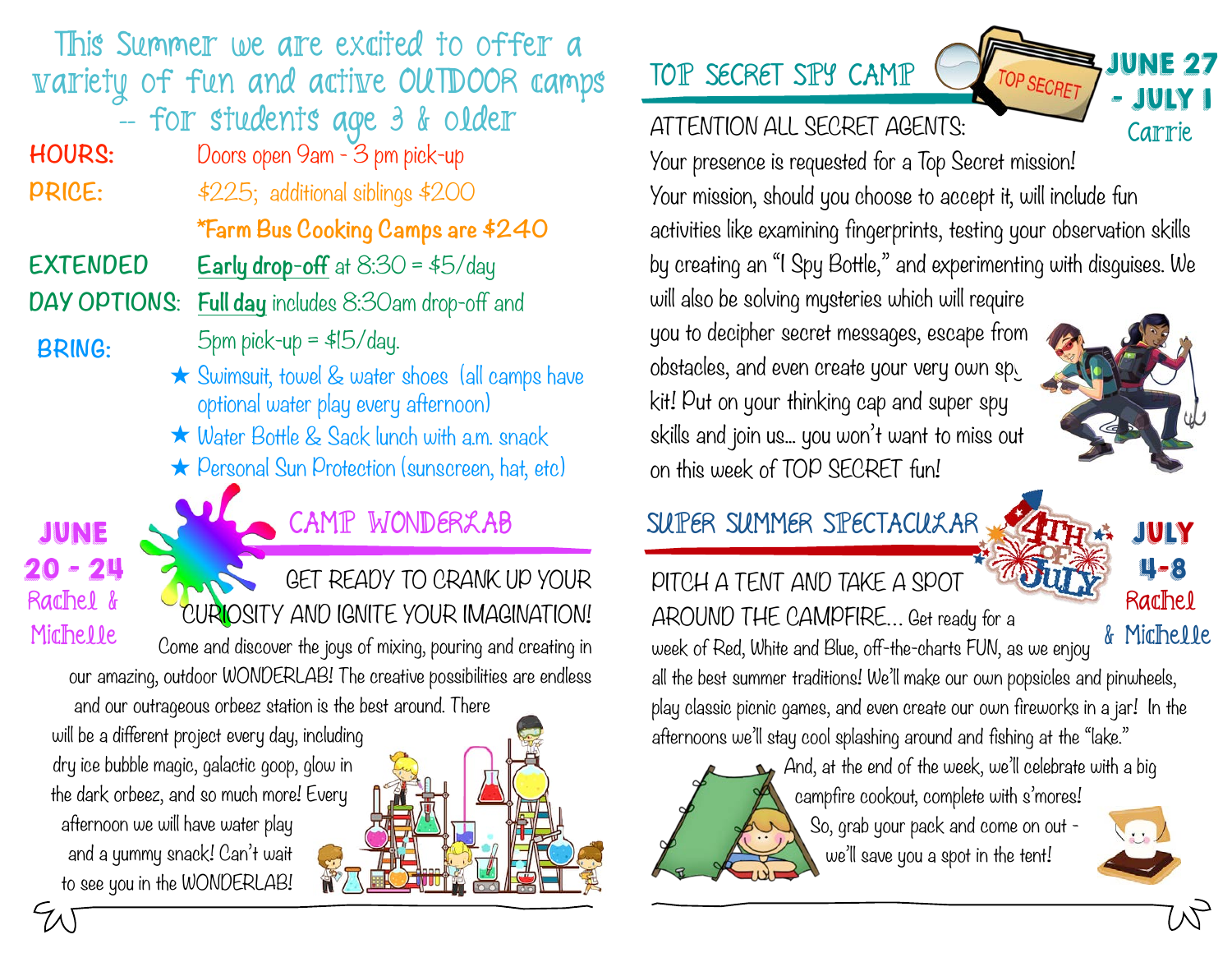# WET 'N' WILLD SPLASH CAMP

WATER, WATER & MORE WATER! Do you like water slides, sprinklers, super

soakers, water balloons and more??? Grab your

swim suit, towel, squirt gun and googles and join us for a wet 'n' wild week- or 2! -of water games and activities! We'll stay cool

> in the hot July sun by plunging down the giant water slide, playing water limbo, squirt gun Marco Polo, digging water trails, making water balloon parachutes, playing squirt bottles games and more! Finally, we'll end the week with an epic water balloon battle! Want to dry off and relax for a while? There will be daily arts and crafts, games, and activities for everyone to enjoy. The last

day of camp will include a pizza lunch party with a surprise treat! We hope you'll join us for a splashing good time!!! Tina



# MYTHBUSTERS CAMP JULY



WHAT CRAZY QUESTIONS CAN WE ASK AND USE HANDS-ON EXPERIMENTS TO PROVE OR

DISPROVE? Does breakfast cereal have real iron in it? Can you pull



a tablecloth off a fully set table without breaking anything? Are no two fingerprints alike? Can the sun really cook

food? We will

design and execute experiments to test these, and many other possible myths.

# CALLING ALL SUPERHEROES! AUG

Want to discover your own hidden super power and BECOME A REAL LIFE SUPERHERO for a week? Join us for a week of exploration and discovery hosted by our Super-Expert, Super-FUN, SuperHero Trainers! This camp will be high energy and hands on! Campers will create their own

& Tina



1-5

Carrie

costume (including mask, shield and cape), and take part in Super Hero fitness training which will build and hone their newly discovered powers! There will be daily



'training exercises' including Kryptonite Kapture and Outwit the Villain. Each afternoon we will enjoy water play and arts and crafts. Join us for a fantastic week of all thing SUPERHERO!



WEEK 1

JULY

11-15

Rachel &

Michelle

WEEK 2

JULY

18-22

Carrie &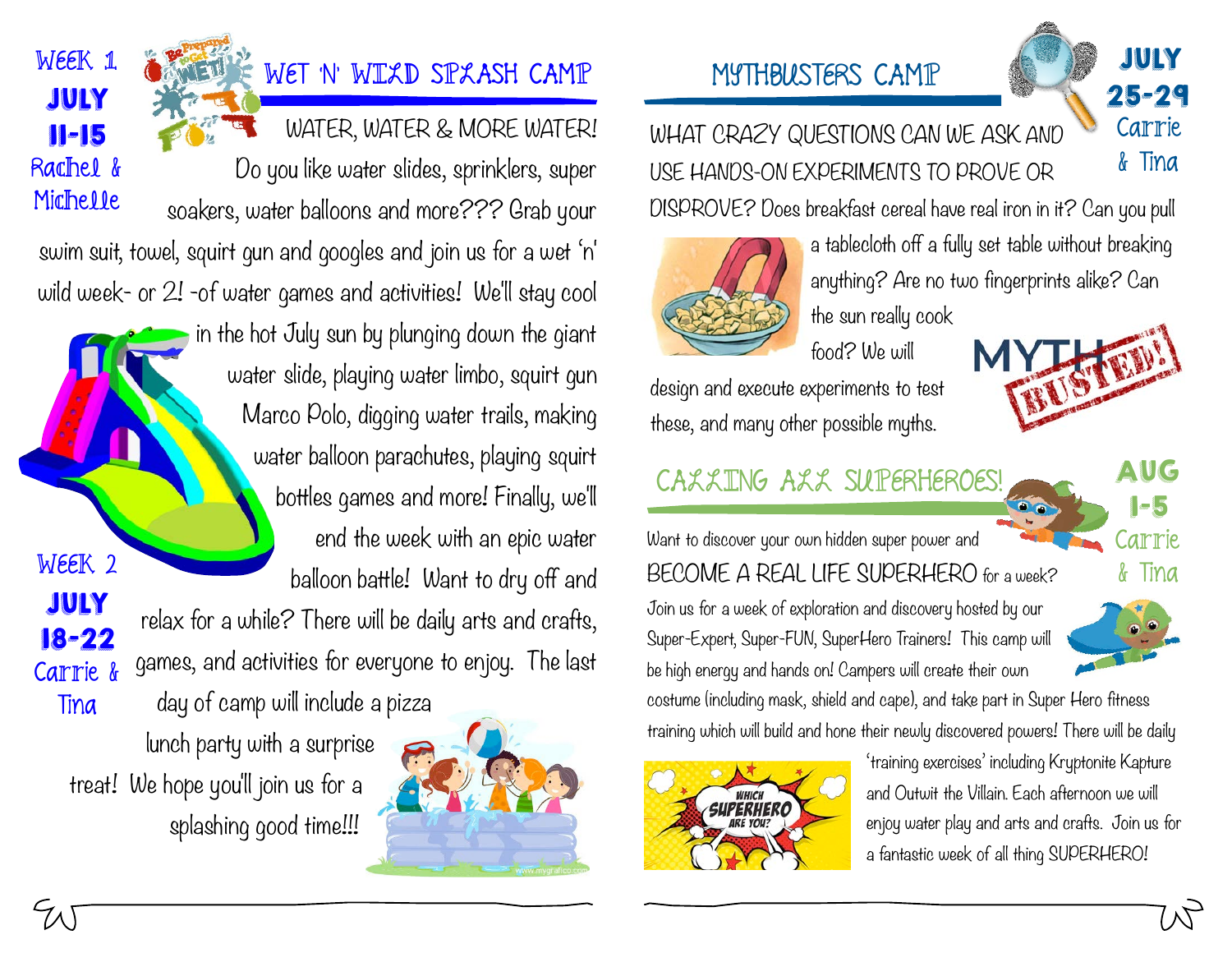TUTORING AVAILABLE

APPT Jami

**BY** 

CONTACT :

Jami Donahue: 541-621-4284

# FARM BUS BISTRO CAMP

IF YOU LOVE FOOD - THEN THIS IS THE CAMP FOR YOU! Come make your

own apron and hop on the "Farm Bus" - Michelle's mobile educational kitchen and greenhouse. With aprons on and timers set, we'll get to stirring and shaping, beating and baking, cutting, and cooking our way through a delicious week of camp. After trying out a new recipe every day, we'll have an extra tasty lunch on the last day and

> everyone will get to concoct their own special sundae with our homemade ice cream! When it gets too hot in the kitchen, we'll cool off with some water play and relax with friends. Bring your appetite and join us for a full week of fun with food!



AUG

8-12

Michelle

& Carrie

AUG

# FARM BUS BAKING CAMP

LOVE COOKIES, CAKES, AND TASTY TREATS HOT FROM THE OVEN? Come make your own apron and hop on the "Bistro Bus" - Michelle's mobile educational kitchen and greenhouse - and learn the basics of baking! Get deliciously messy - sifting flour, cracking eggs, kneading bread, rolling out dough, and frosting cupcakes. While our treats are baking, we'll enjoy splashing in the 15-19 Michelle & Holly

> pool and playing with friends. The ovens will be cranking out delicious baked goods all week long, so get your rolling pins ready and come prepared to EAT!

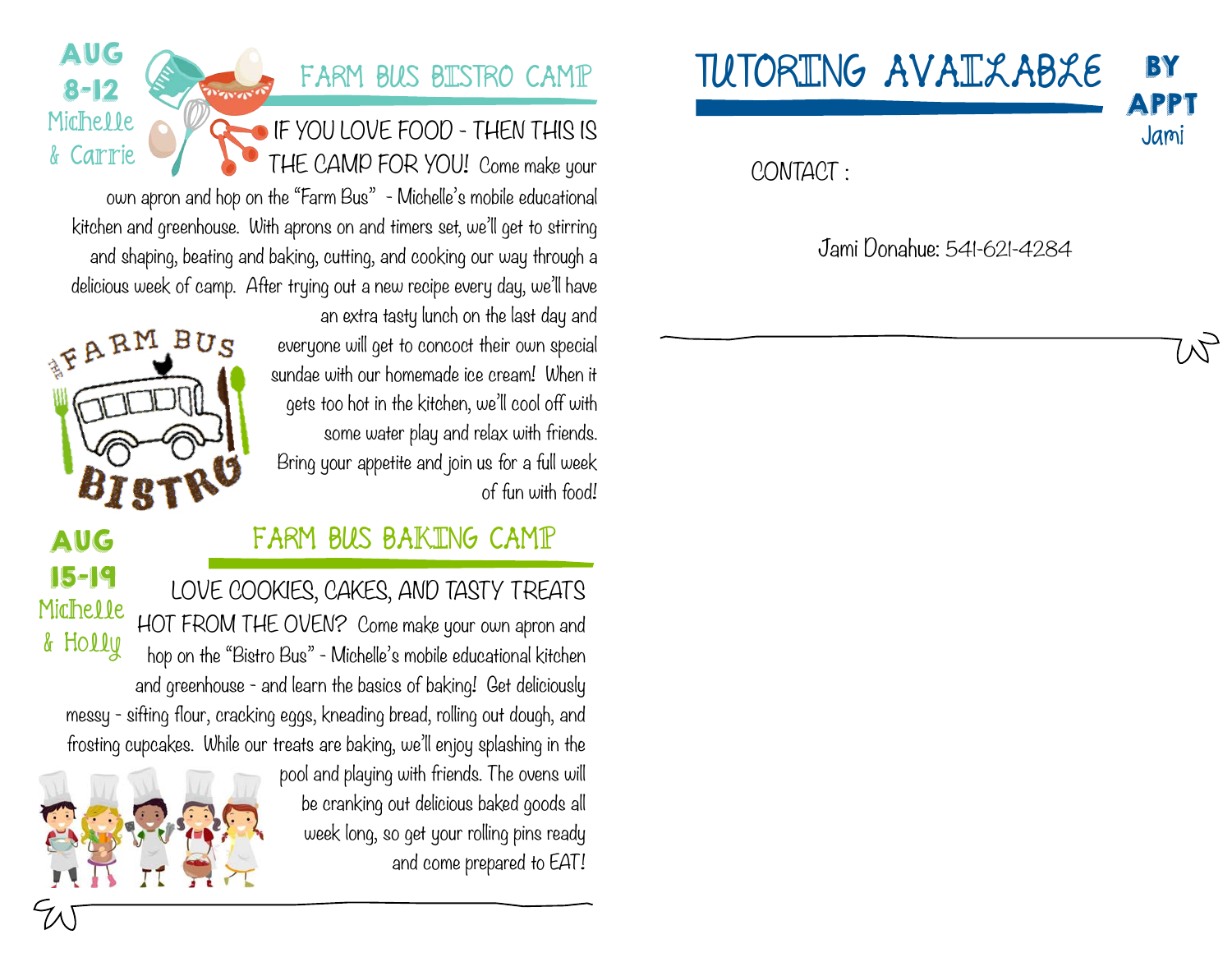\* Please complete this page in full \*

| STUDENT'S                                                                                                                                                                                                                      |     |
|--------------------------------------------------------------------------------------------------------------------------------------------------------------------------------------------------------------------------------|-----|
|                                                                                                                                                                                                                                | AGE |
| STUDENT'S                                                                                                                                                                                                                      |     |
| NAME                                                                                                                                                                                                                           | AGE |
| STUDENT'S                                                                                                                                                                                                                      |     |
| NAME                                                                                                                                                                                                                           | AGE |
| <b>PRIMARY CONTACT</b>                                                                                                                                                                                                         |     |
|                                                                                                                                                                                                                                |     |
| EMAIL                                                                                                                                                                                                                          |     |
| ADDRESS ADDRESS                                                                                                                                                                                                                |     |
| <b>MAILING</b>                                                                                                                                                                                                                 |     |
|                                                                                                                                                                                                                                | ZIP |
|                                                                                                                                                                                                                                |     |
| SECONDARY CONTACT # The Contract of the Contract of the Contract of the Contract of the Contract of the Contract of the Contract of the Contract of the Contract of the Contract of the Contract of the Contract of the Contra |     |
| ALLERGIES                                                                                                                                                                                                                      |     |

# **INSTRUCTIONS FOR REGISTRATION REGISTRATION**

Please complete this Registration page, and remit with specified payment(s), to reserve your Camper's spot.

★ Space is limited; camps are filled on a first come, first serve basis.

#### **SIBLING DISCOUNT**

Additional siblings attending the same camp will receive a discount of \$25.

#### **EXTENDED DAY OPTION**

Please circle any days you want to register for the Early Drop-off or Full Day Option, and then calculate the additional payment.

\$5/day for 8:30 drop-off ONLY, or

\$15/day for 8:30am drop-off AND 5pm pick-up

#### **PAYMENTS**

- ★ PLEASE NOTE: Each camp is offered by a different set of teachers: **Please make checks payable to the teacher indicated under the camp title.**
- ★ **A non-refundable deposit of \$100 is due for each camp at the time of registration. Deposits will only be refunded if camps are cancelled by state order.**
- $\star$  The remaining balance is due the first day of camp.

**PLEASE NOTE: Camps are contingent on enrollment numbers and checks will not be deposited until camps are confirmed - usually the first week of June.**